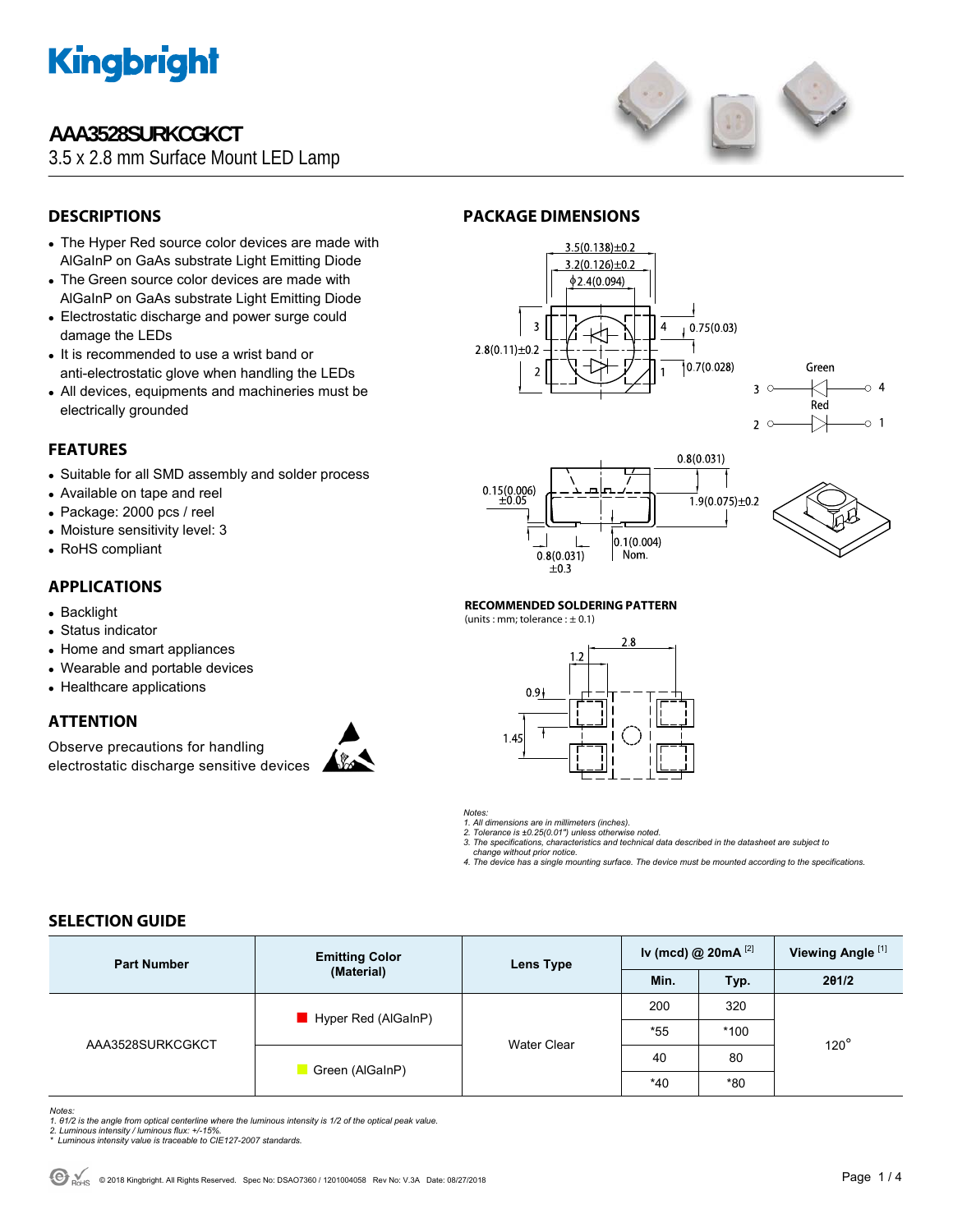# **Kingbright**

#### **ELECTRICAL / OPTICAL CHARACTERISTICS at T<sub>A</sub>=25°C**

| <b>Parameter</b>                                                                                    | Symbol                     | <b>Emitting Color</b> | Value            |                          | <b>Unit</b> |
|-----------------------------------------------------------------------------------------------------|----------------------------|-----------------------|------------------|--------------------------|-------------|
|                                                                                                     |                            |                       | Typ.             | Max.                     |             |
| Wavelength at Peak Emission $I_F$ = 20mA                                                            | $\lambda_{\text{peak}}$    | Hyper Red<br>Green    | 645<br>574       | $\overline{\phantom{a}}$ | nm          |
| Dominant Wavelength $I_F = 20 \text{mA}$                                                            | $\lambda_{\text{dom}}$ [1] | Hyper Red<br>Green    | 630<br>570       | $\overline{\phantom{a}}$ | nm          |
| Spectral Bandwidth at 50% $\Phi$ REL MAX<br>$I_F = 20mA$                                            | Δλ                         | Hyper Red<br>Green    | 28<br>20         | $\overline{\phantom{a}}$ | nm          |
| Capacitance                                                                                         | C                          | Hyper Red<br>Green    | 35<br>15         | $\overline{\phantom{0}}$ | pF          |
| Forward Voltage $I_F$ = 20mA                                                                        | $V_F$ <sup>[2]</sup>       | Hyper Red<br>Green    | 1.95<br>2.1      | 2.5<br>2.5               | $\vee$      |
| Reverse Current ( $V_R$ = 5V)                                                                       | $I_R$                      | Hyper Red<br>Green    |                  | 10<br>10                 | uA          |
| Temperature Coefficient of λ <sub>ρeak</sub><br>$I_F = 20 \text{mA}$ , -10°C $\le T \le 85$ °C      | $TC_{\lambda peak}$        | Hyper Red<br>Green    | 0.14<br>0.12     | $\overline{\phantom{a}}$ | $nm$ /°C    |
| Temperature Coefficient of $\lambda_{\text{dom}}$<br>$I_F = 20 \text{mA}$ , -10°C $\le T \le 85$ °C | $TC_{\lambda dom}$         | Hyper Red<br>Green    | 0.05<br>0.08     | $\overline{\phantom{a}}$ | $nm$ /°C    |
| Temperature Coefficient of VF<br>$I_F = 20$ mA, -10°C $\le T \le 85$ °C                             | $TC_V$                     | Hyper Red<br>Green    | $-1.9$<br>$-1.9$ | $\overline{\phantom{a}}$ | $mV$ °C     |

Notes:<br>1. The dominant wavelength (λd) above is the setup value of the sorting machine. (Tolerance λd : ±1nm. )<br>2. Forward voltage: ±0.1V.<br>3. Wavelength value is traceable to CIE127-2007 standards.<br>4. Excess driving curre

### **ABSOLUTE MAXIMUM RATINGS at T<sub>A</sub>=25°C**

| <b>Parameter</b>                             | Symbol               | Value            | <b>Unit</b> |             |
|----------------------------------------------|----------------------|------------------|-------------|-------------|
|                                              |                      | <b>Hyper Red</b> | Green       |             |
| Power Dissipation                            | $P_D$                | 75               | 75          | mW          |
| Reverse Voltage                              | $V_{R}$              | 5                | 5           | $\vee$      |
| Junction Temperature                         | $T_J$                | 115              | 115         | $^{\circ}C$ |
| <b>Operating Temperature</b>                 | $T_{op}$             | $-40$ To $+85$   | $^{\circ}C$ |             |
| Storage Temperature                          | $T_{\text{stg}}$     | $-40$ To $+85$   |             | $^{\circ}C$ |
| DC Forward Current                           | IF.                  | 30               | 30          | mA          |
| <b>Peak Forward Current</b>                  | $I_{FM}$ [1]         | 185              | 150         | <b>mA</b>   |
| Electrostatic Discharge Threshold (HBM)      |                      | 3000<br>3000     |             | $\vee$      |
| Thermal Resistance (Junction / Ambient)      | $R_{th}$ JA $^{[2]}$ | 290              | 440         | °C/W        |
| Thermal Resistance (Junction / Solder point) | $R_{th}$ JS $^{[2]}$ | 170              | 290         | °C/W        |

*Notes:* 

1. 1/10 Duty Cycle, 0.1ms Pulse Width.<br>2. R<sub>th Ju</sub> ,R<sub>h JS</sub> Results from mounting on PC board FR4 (pad size ≥ 16 mm² per pad).<br>3. Relative humidity levels maintained between 40% and 60% in production area are recommended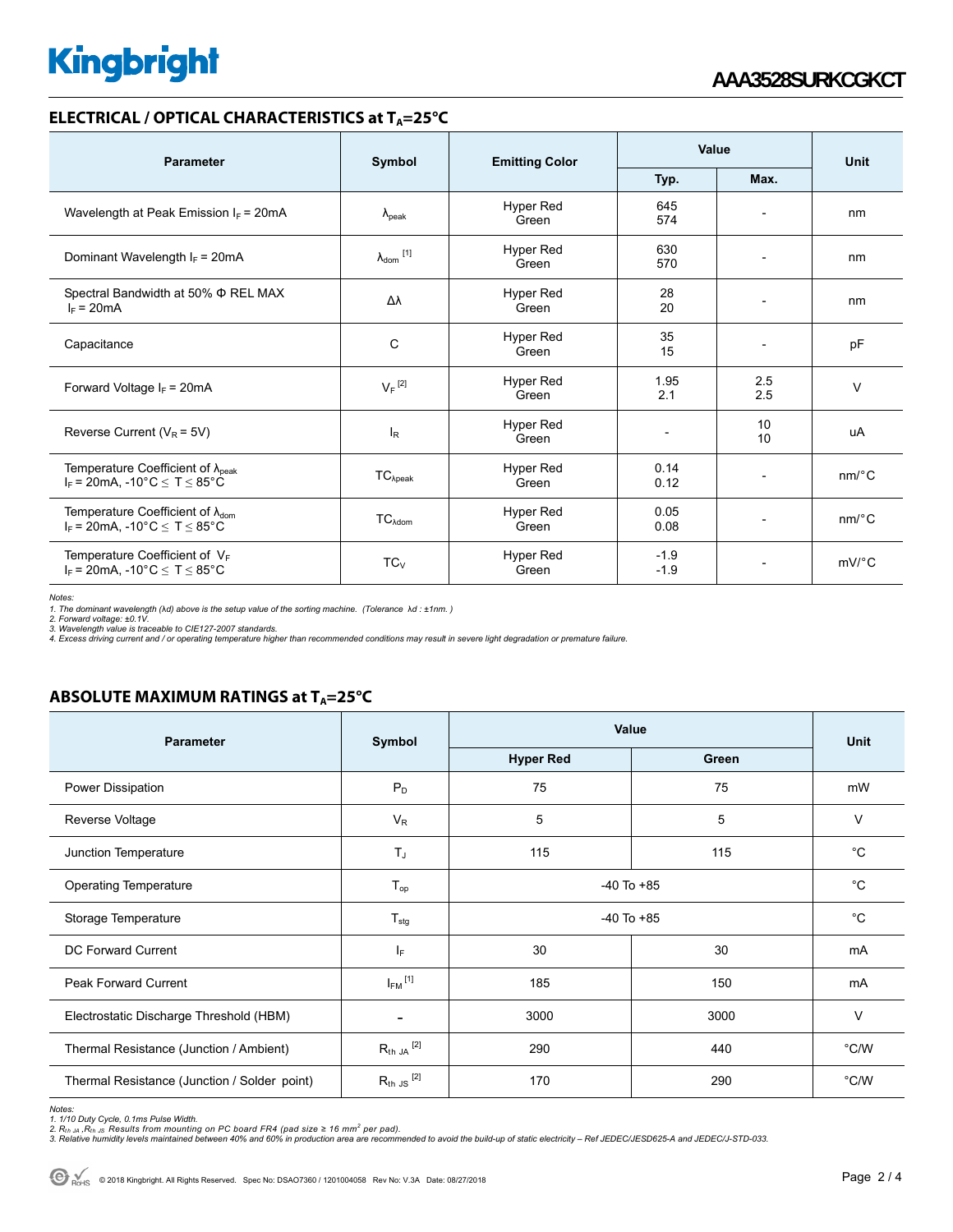# **Kingbright**

#### **TECHNICAL DATA**





**HYPER RED** 





 $\bigodot$ <sub>ROMS</sub> © 2018 Kingbright. All Rights Reserved. Spec No: DSAO7360 / 1201004058 Rev No: V.3A Date: 08/27/2018